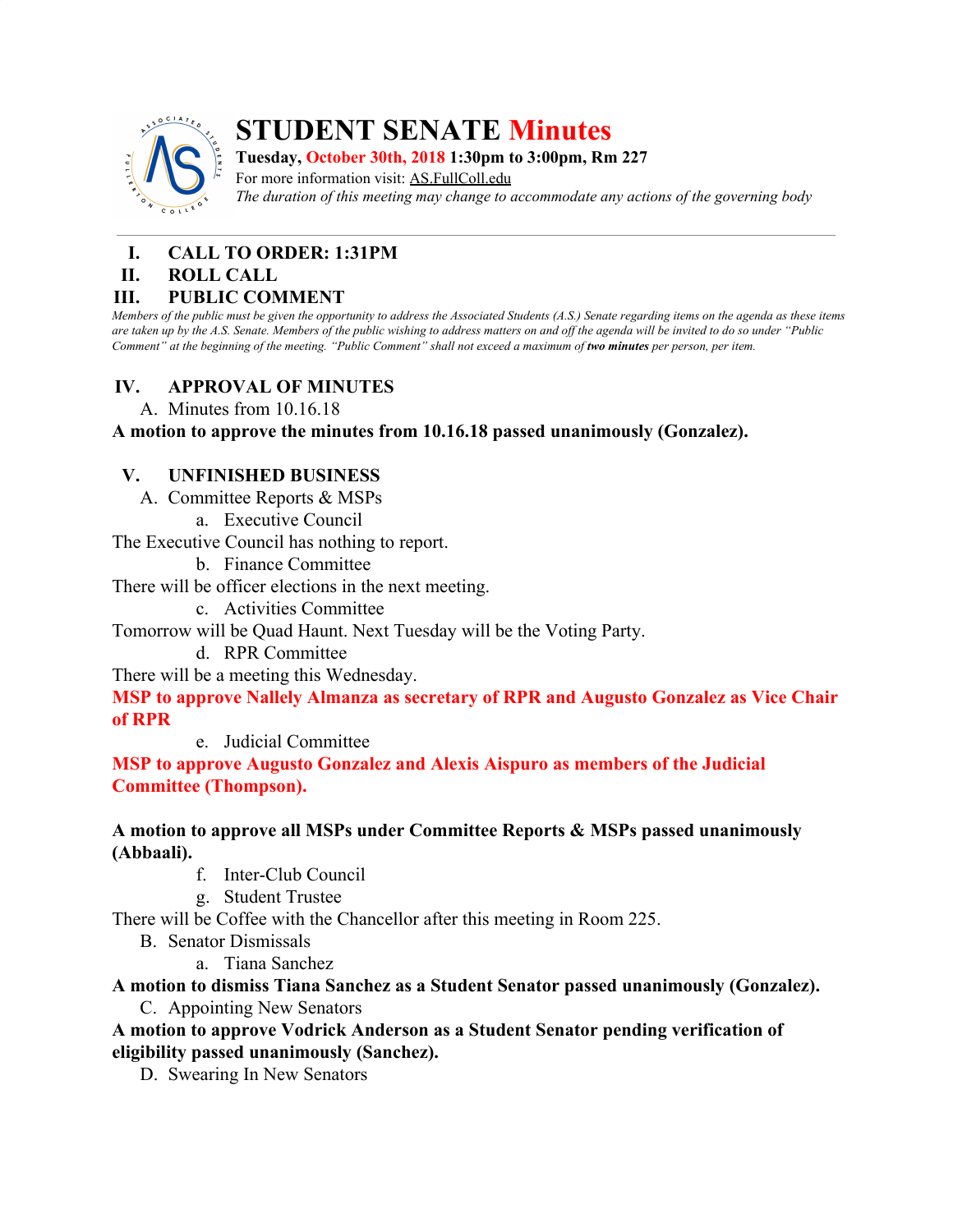- E. Approving Student Representatives
	- a. Caralee Ellis

**A motion to approve Caralee Ellis and Tiana Sanchez as Student Representatives passed unanimously (Gonzalez).**

F. Healthy Campus Task Force

**A motion to dissolve the Healthy Campus Task Force passed unanimously (Gonzalez).**

- G. Committee Appointments
- Hillary Guerrero Curriculum Committee

Harutyun Kejejyan - Guided Pathways Steering Committee

Laura Sanchez - Staff Development Committee

Raga Kavari - District Agenda Committee

H. Cultural Sensitivity Work Group

Kara Regan would like to be considered for the work group.

#### **The Chair assumed a motion to appoint Kara Regan, Laura Sanchez, and Sam Andino to the Cultural Sensitivity Work Group.**

I. Judicial Committee Chair Selection

## **The Chair assumed a motion to elect Annika Thompson as chair of the Judicial Committee.**

J. Senator of the Month

Wendy Hernandez Torres was nominated as Senator of the Month for October.

Laura Sanchez was nominated as Senator of the Month for October.

Sergio Heziquio was awarded Senator of the Month for September.

## **VI. NEW BUSINESS**

A. Committee on the Environment Chair Selection

Kyle Hickey and Augusto Gonzalez are both interested in being chair of the Committee on the Environment.

#### **With 19 in favor of Kyle Hickey and 3 in favor of Augusto Gonzalez, Kyle Hickey is appointed as Chair of the Committee on the Environment.**

B. Coke or Pepsi on Campus

There was discussion on what benefits either company could provide to the campus.

C. Carebank Emergency Aid

## **A motion to approve increasing the gas and food emergency aid gift cards for Carebank to \$50 passed unanimously (Marnell).**

D. SSCCC Conference

## **VII. ANNOUNCEMENTS**

There will be a Jogathon at Fullerton High School on November 3rd.

Bring a carved pumpkin tomorrow to Quad Haunt!

There are AS sweatshirts and t-shirts being sold for \$15 in the AS Office.

There will be a movie night at the Student Center 4-6PM tonight.

KinderCaminata has a sign-up list for volunteering!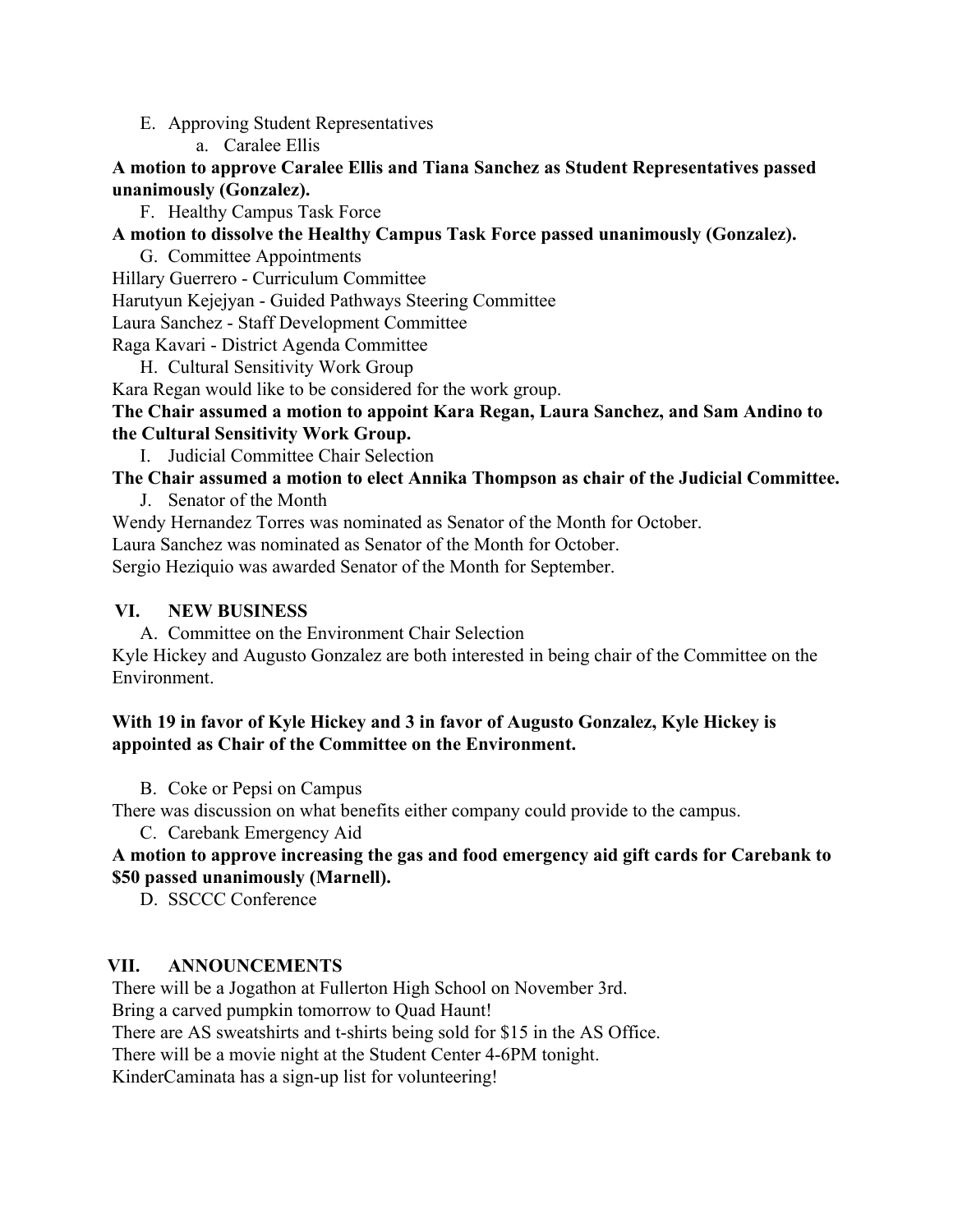## **A motion to adjourn the meeting at 2:59PM passed unanimously (Gonzalez).**

#### **VIII. ADJOURNMENT: 2:59PM**

**The minutes were recorded by Raga Kavari, Vice President of Records.**

## **Student Senate Roll Call Vote: Chair of Committee on the Environment (10.30.2018)**

|                | Name:                       | <b>Position:</b>         | <b>Chair of Committee on the Environment</b> |
|----------------|-----------------------------|--------------------------|----------------------------------------------|
| 1              | Sergio Heziquio             | <b>Elected Senator</b>   | K.H.                                         |
| 2              | Laura Sanchez               | <b>Elected Senator</b>   | K.H.                                         |
| 3              | Harutyun Kejejyan           | <b>Elected Senator</b>   | K.H.                                         |
| 4              | <b>Tonatiuh Perez</b>       | <b>Elected Senator</b>   |                                              |
| 5              | Ashley Andino               | <b>Elected Senator</b>   | K.H.                                         |
| 6              | Zi Jennifer Zhuang          | <b>Elected Senator</b>   |                                              |
| $\overline{7}$ | Sangmin Lee                 | <b>Elected Senator</b>   | K.H.                                         |
| 8              | Sana Abbaali                | <b>Elected Senator</b>   | A.G.                                         |
| 9              | Annika Thompson             | <b>Elected Senator</b>   | K.H.                                         |
| 10             | Kara Regan                  | <b>Elected Senator</b>   | K.H.                                         |
| 11             | Francina Avila Aguilar      | <b>Elected Senator</b>   |                                              |
| 12             | Guadalupe Salazar Castaneda | <b>Elected Senator</b>   | K.H.                                         |
| 13             | Wendy Hernandez Torres      | <b>Elected Senator</b>   | K.H.                                         |
| 14             | Javier Duarte               | <b>Elected Senator</b>   |                                              |
| 15             | Nallely Paloma Almanza      | <b>Elected Senator</b>   | K.H.                                         |
| 16             | Trishia Claudine Lim        | <b>Elected Senator</b>   | K.H.                                         |
| 17             | Kyle Hickey                 | <b>Elected Senator</b>   | K.H.                                         |
| 18             | <b>Emily Salcido</b>        | <b>Elected Senator</b>   | A.G.                                         |
| 19             | Augusto Gonzalez            | <b>Appointed Senator</b> | K.H.                                         |
| 20             | <b>Trenton Schamberger</b>  | <b>Appointed Senator</b> | K.H.                                         |
| 21             | Hannah Worthington          | <b>Appointed Senator</b> | K.H.                                         |
| 22             | Jacqueline Banal            | <b>Appointed Senator</b> |                                              |
| 23             | Zahrah Ali                  | <b>Appointed Senator</b> |                                              |
| 24             | Zach Casas                  | <b>Appointed Senator</b> | K.H.                                         |
| 25             | Germaine Baltazar           | <b>Elected Senator</b>   |                                              |